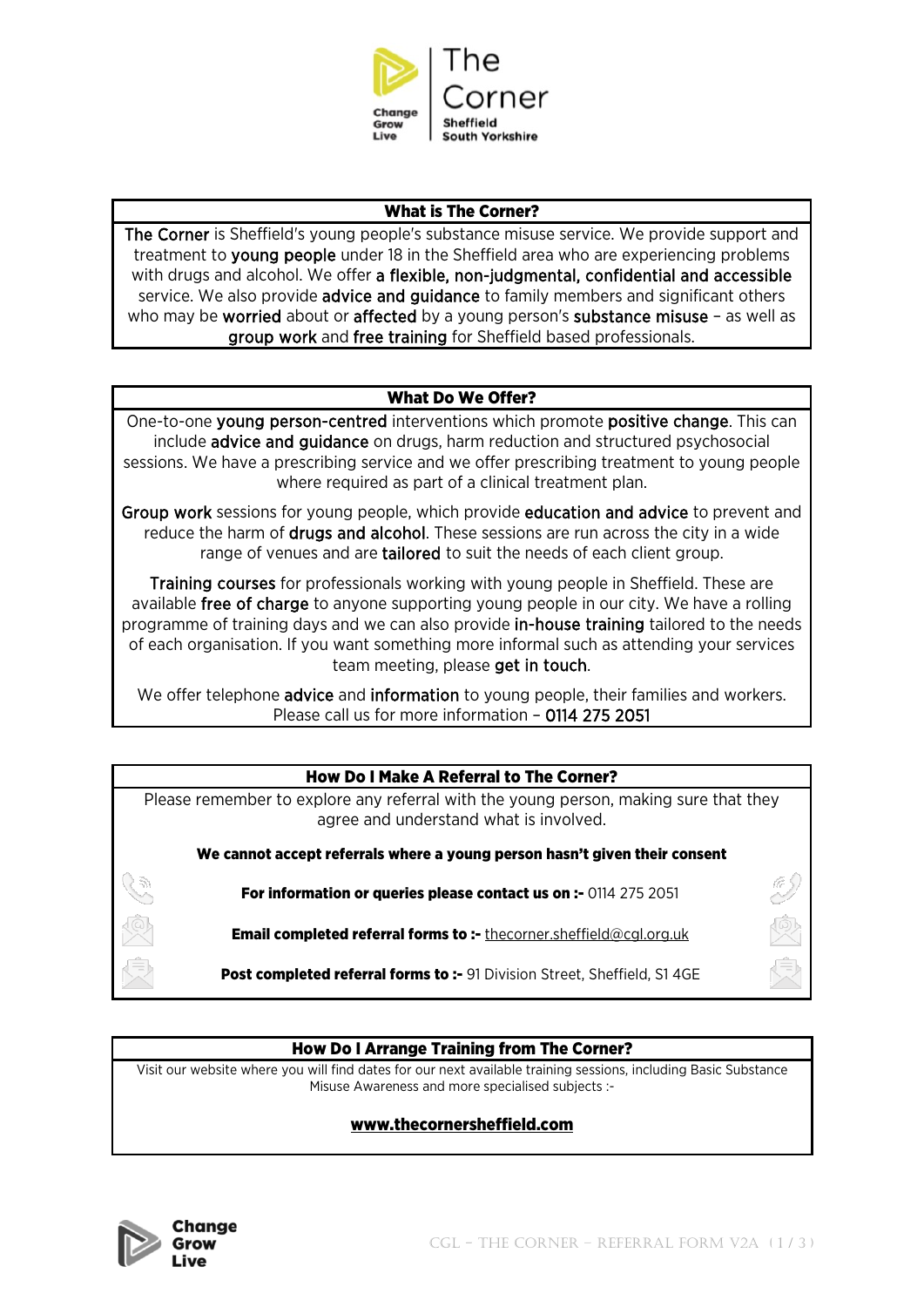

| <b>Referral Validation</b>                    |  |                                                                |  |  |  |
|-----------------------------------------------|--|----------------------------------------------------------------|--|--|--|
| Has the young person agreed to this referral? |  | $\blacksquare$ Yes $\blacksquare$ No – we are unable to accept |  |  |  |
| Is the parent / carer aware of this referral? |  | <b>Yes</b> No-Please provide details                           |  |  |  |

| <b>Young Person Basic Details</b> |       |  |  |  |  |
|-----------------------------------|-------|--|--|--|--|
| <b>Name</b>                       | D.O.B |  |  |  |  |
| Address                           |       |  |  |  |  |
| <b>Contact Number</b>             |       |  |  |  |  |

| Please provide an overview of the reasons for this referral (substances / amount<br>being used / how long / who with / impact of substance use) |  |  |  |  |  |
|-------------------------------------------------------------------------------------------------------------------------------------------------|--|--|--|--|--|
|                                                                                                                                                 |  |  |  |  |  |
|                                                                                                                                                 |  |  |  |  |  |
|                                                                                                                                                 |  |  |  |  |  |
|                                                                                                                                                 |  |  |  |  |  |
|                                                                                                                                                 |  |  |  |  |  |
|                                                                                                                                                 |  |  |  |  |  |
|                                                                                                                                                 |  |  |  |  |  |

| Please provide contacts details of any other agencies / professionals involved<br>with young person (MAST / CAMHS / Social worker) |  |  |  |  |
|------------------------------------------------------------------------------------------------------------------------------------|--|--|--|--|
|                                                                                                                                    |  |  |  |  |
|                                                                                                                                    |  |  |  |  |
|                                                                                                                                    |  |  |  |  |
|                                                                                                                                    |  |  |  |  |
|                                                                                                                                    |  |  |  |  |
|                                                                                                                                    |  |  |  |  |
|                                                                                                                                    |  |  |  |  |